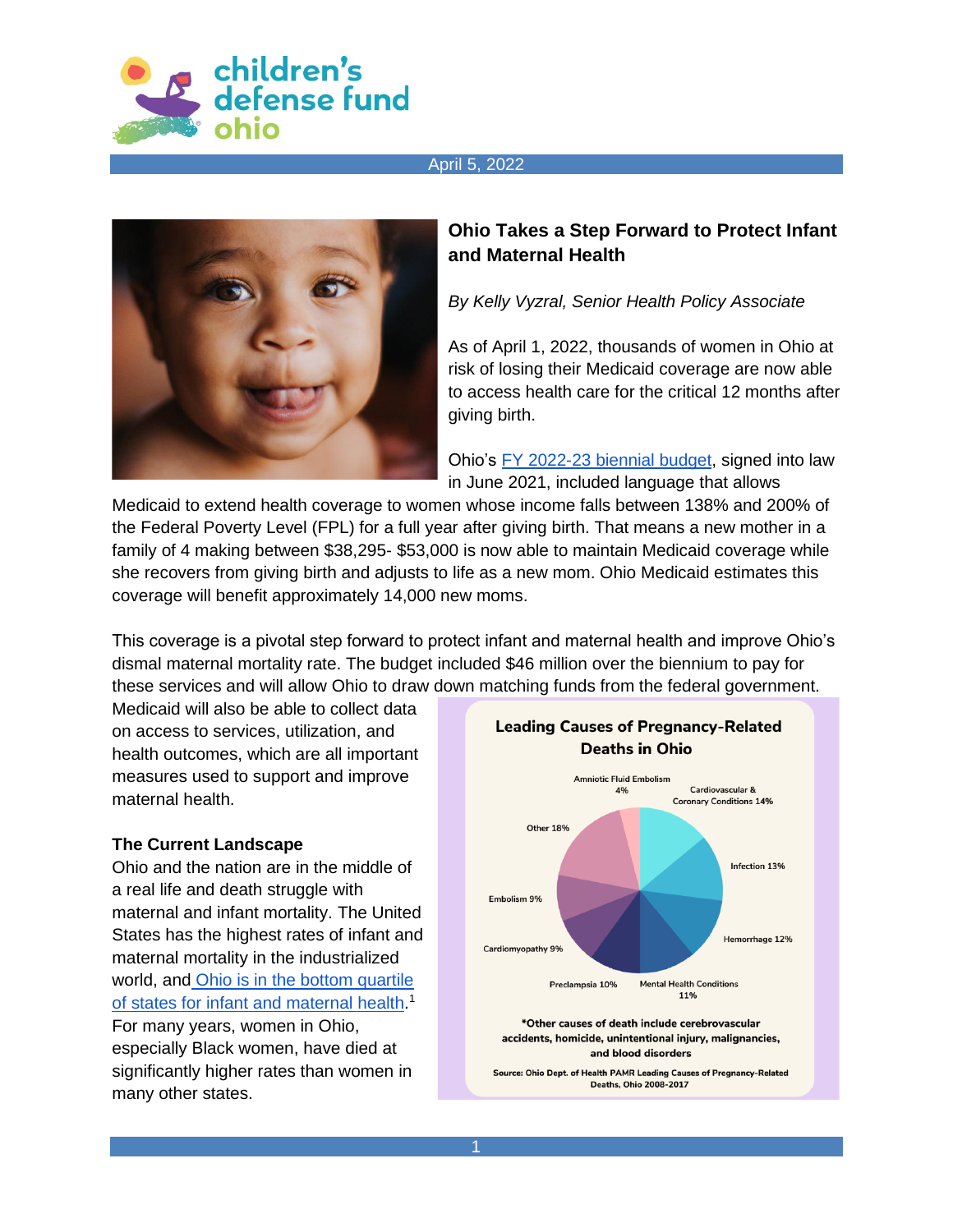

[Black women in the United States](https://www.cdc.gov/media/releases/2019/p0905-racial-ethnic-disparities-pregnancy-deaths.html) are three times more likely to die from pregnancy-related causes than their white counterparts, and Black infants are almost three times as likely to die in their first year as white infants.<sup>2</sup> According to the [2019 Infant Mortality Annual Report,](https://odh.ohio.gov/wps/wcm/connect/gov/e30e2521-b6ae-4d75-a5fa-09c4241feb42/Infant+Mortality+Report+2019+FINAL.pdf?MOD=AJPERES&CONVERT_TO=url&CACHEID=ROOTWORKSPACE.Z18_M1HGGIK0N0JO00QO9DDDDM3000-e30e2521-b6ae-4d75-a5fa-09c4241feb42-npOcdC5) tracking infant mortality from 2009-2019, Ohio saw a decline in infant mortality of 10% due to statewide efforts - however, during this same period, Ohio's Black-white infant mortality disparity increased by  $26\%$ <sup>3</sup> Factors such as access to maternity care, financial stability, safe and stable housing, and health insurance status are driving this increase.



[Severe maternal morbidity \(SMM\) i](https://www.cdc.gov/reproductivehealth/maternalinfanthealth/smm/smm-after-delivery-discharge-among-us-women/index.htm#:~:text=Racial%20disparities%20in%20SMM%20after%20delivery%20discharge%20persist.,more%20likely%20than%20White%20women.%20The%20Way%20Forward)s another risk Black women are disproportionately subject to.<sup>4</sup> SSM is defined as lifethreatening complications related to pregnancy or delivery. They occur nearly 100 times more frequently than maternal death. The most common SSM experienced by women after hospital discharge include blood transfusion, heart failure, sepsis, respiratory distress, blood clots, and kidney failure. Nearly 70% of women describe at least one physical problem in the first year of the postpartum period, and approximately 1 in 9 women experience symptoms of postpartum depression. Racial disparities in SMM after delivery discharge persist. Among deliveries insured by Medicaid, the

odds of SMM among Black women are about 1.7 times more likely than white women.

# **The New Option**

In March of 2021, Congress passed [The American Rescue Plan Act of 2021 w](https://www.manatt.com/Manatt/media/Documents/Articles/ARP-Postpartum-Extension.pdf)hich included language that established a new state option to extend Medicaid/CHIP coverage for pregnant women for 12 months after giving birth.<sup>5</sup> This is important because once the postpartum coverage was added to federal law, it gave states another pathway to add this coverage to a menu of Medicaid benefits. A state can now add postpartum coverage to their State Plan Amendment (SPA) and draw down important federal matching dollars.

On December 7, 2021, CMS released [guidance](https://www.medicaid.gov/federal-policy-guidance/downloads/sho21007.pdf) to states on how to best implement the new Medicaid/CHIP state plan option to provide 12 months of postpartum coverage.<sup>6</sup> Georgetown Center for Children and Families provided some initial [highlights of the guidance:](https://ccf.georgetown.edu/2021/12/07/cms-issues-guidance-on-new-postpartum-coverage-state-option-in-medicaid-and-chip/) $7$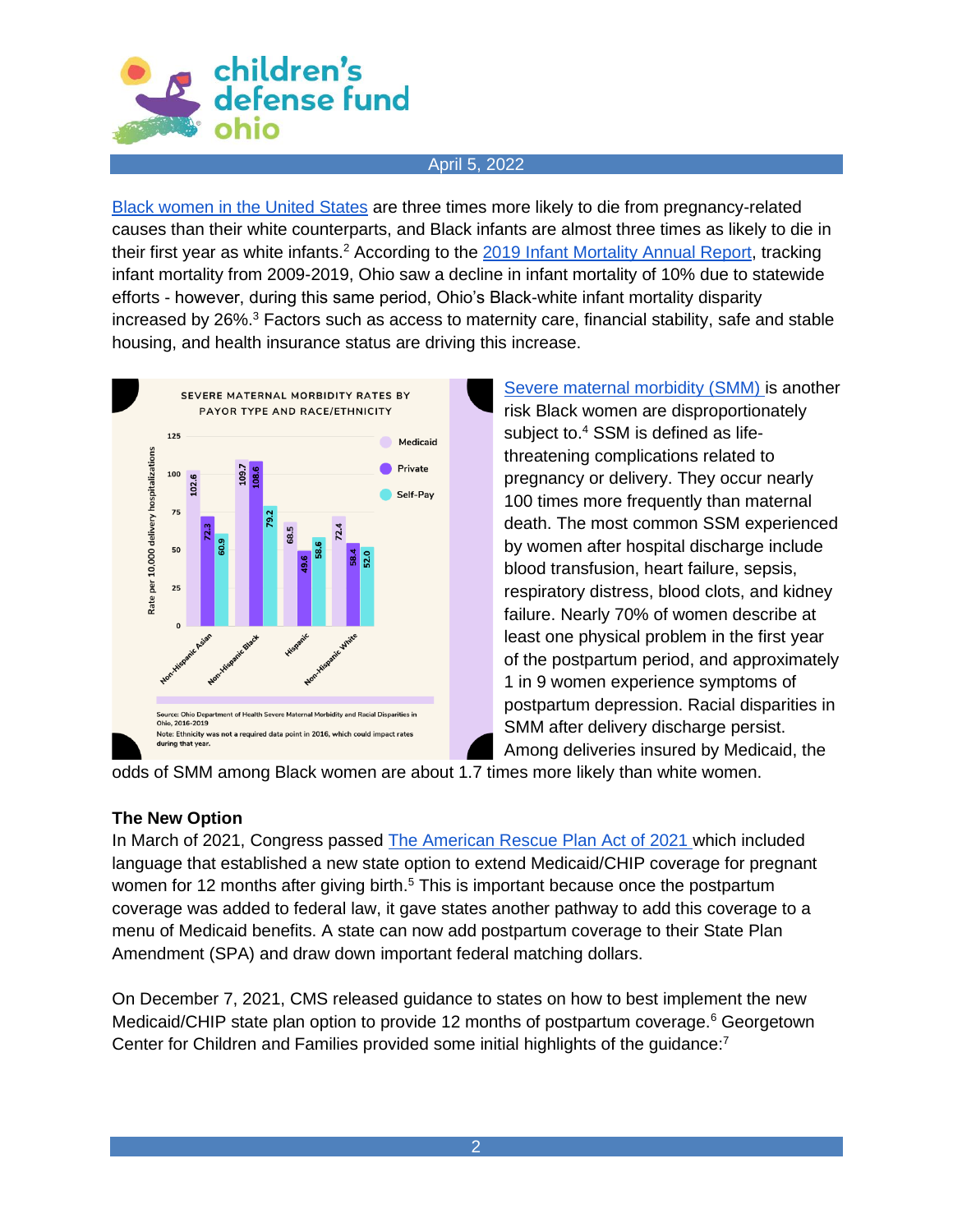

## **12 Month Postpartum Coverage through a SPA should include all the following benefits**

## **Full Medicaid Benefits**

A state has the option of providing more narrow coverage through a waiver. Ohio has chosen to provide full Medicaid benefits and is in the process of making the necessary changes to the SPA.

## **Make this Change Permanent**

The new option is available for 5 years, however there is language in the Build Back Better legislation that would make this option permanent and mandatory for states.

## **12-months continuous eligibility**

Birthing people in Ohio who qualify for the 12-month postpartum coverage do not have to worry about interruptions in their healthcare due to changes in household size or income. NO renewal is necessary until after the 12-month postpartum period ends. This protects new parents from losing coverage due to churn during that critical first year after giving birth.

## **Enhanced Federal matching rates**

By adopting the 12-month postpartum coverage option, Ohio will be able to continue to draw down the enhanced 90% match for postpartum people who fall into the Medicaid expansion group (up to 138% FPL). This ensures that states do not lose the enhanced expansion match for these postpartum people which could create a disincentive for states to pick up the new postpartum option. The FMAP for traditional Medicaid in Ohio is approximately 63%.

### **Outreach**

CMS is encouraging states to approach outreach in several different ways, including notices sent to birthing people to let them know they are eligible for extended postpartum coverage, outreach to providers, and partnering with advocates for a broader outreach campaign. Other ideas would include outreach to home visitors, doulas, child care centers, WIC and SNAP agencies and other community partners who serve pregnant and postpartum people.

Ohio Medicaid has reached out to providers to make sure they are aware of the new coverage option, and they have asked the Medicaid managed care plans to do outreach to enrollees as part of their new maternal health focus.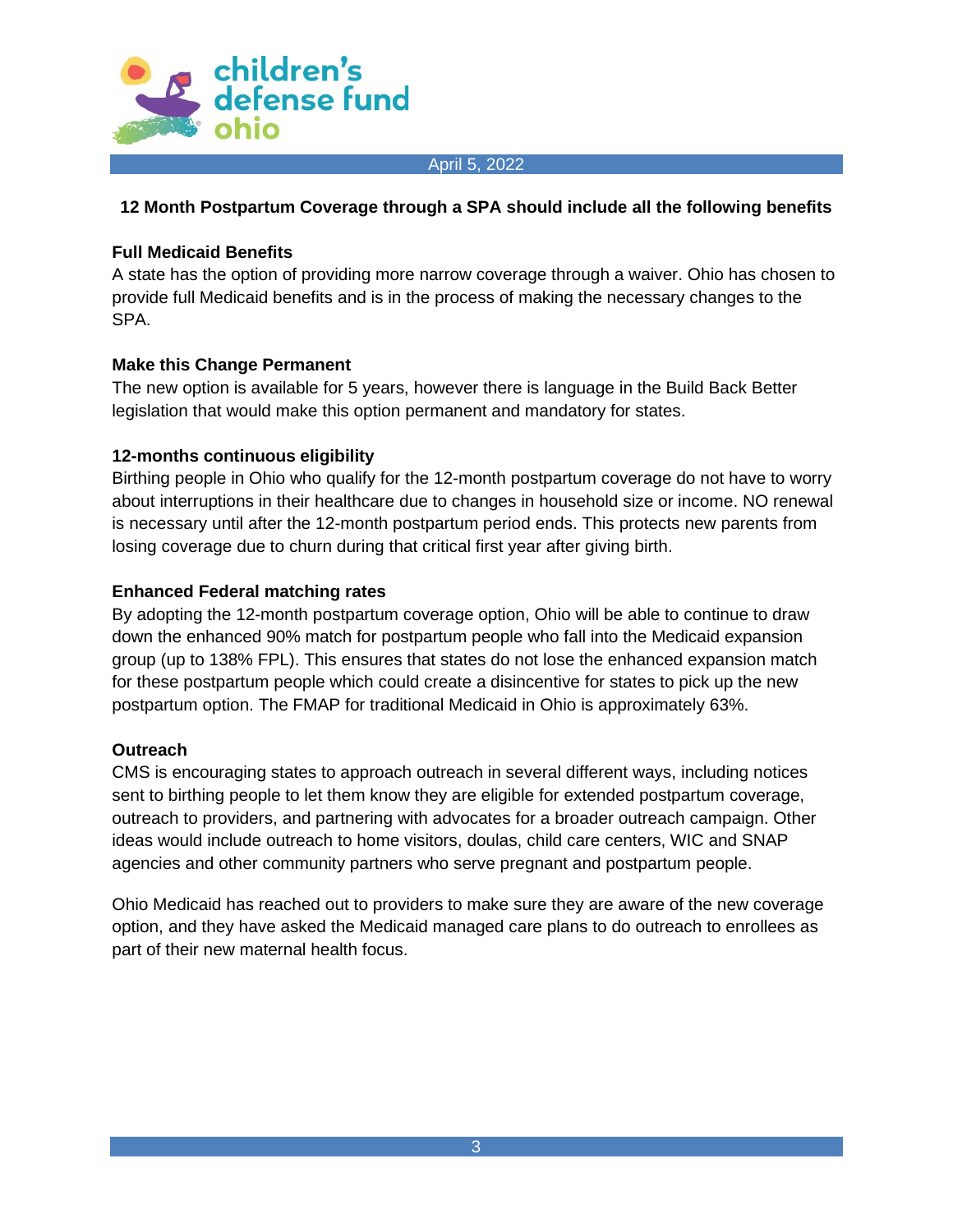

### **Leverage extended postpartum coverage to improve maternal health**



States should also use this new coverage option as an opportunity to improve the quality of both maternal and child health coverage. One of the most important results of this expanded 12 month coverage is the opportunity to improve rates of postpartum visits–the [national median rate](https://www.medicaid.gov/medicaid/quality-of-care/downloads/2021-maternity-chart-pack.pdf) for postpartum visits was 72% in 2020. In Ohio, [77.5%](https://www.medicaid.gov/state-overviews/stateprofile.html?state=ohio)  [of women](https://www.medicaid.gov/state-overviews/stateprofile.html?state=ohio) had a postpartum visit between 7 and 84 days after delivery. When looking at the child core set, one opportunity for Ohio to improve children's health would be in well-child visits among children in the first 15 months of life. In 2020, only [61.6% of](https://kidshealthcarereport.ccf.georgetown.edu/states/ohio/)  [children during the first 15 months of life](https://kidshealthcarereport.ccf.georgetown.edu/states/ohio/) received all their well-child visits. This

puts Ohio below average for states overall and well behind states that are doing the best in terms of well-child visits.

### **Next Steps**

Ohio's decision to expand Medicaid coverage to 12 months postpartum is an important step in addressing Ohio's poor maternal and infant health outcomes. But it is only a first step. As we begin the implementation phase it is equally as important for Ohio to model the implementation guidance to ensure that all eligible women are aware of the extended coverage and can access the extra 10 months of health care coverage without disruption. It is also critical that Ohio continue to collect [maternal and infant](https://odh.ohio.gov/wps/wcm/connect/gov/2122f7e6-7f52-4422-a02d-d2c34a19fc12/Quarterly+Infant+Mortality+Scorecard+for+Ohio+Jan+2022+Report+17.pdf?MOD=AJPERES&CONVERT_TO=url&CACHEID=ROOTWORKSPACE.Z18_K9I401S01H7F40QBNJU3SO1F56-2122f7e6-7f52-4422-a02d-d2c34a19fc12-nTnQJ-6) health data disaggregated by race, ethnicity, geography and share that data openly. Ohio should also consider tracking more of the Maternal Core Set data points. CMS has designated 11 data points for voluntary tracking, but Ohio currently only tracks 4. Tracking and reporting on more data points would give Ohio a better picture of the true state of maternal and child health and a window into areas of improvement.

> To learn more, visit [https://cdfohio.org](https://cdfohio.org/) or Email Kelly Vyzral at [kvyzral@childrensdefense.org](mailto:kvyzral@childrensdefense.org)